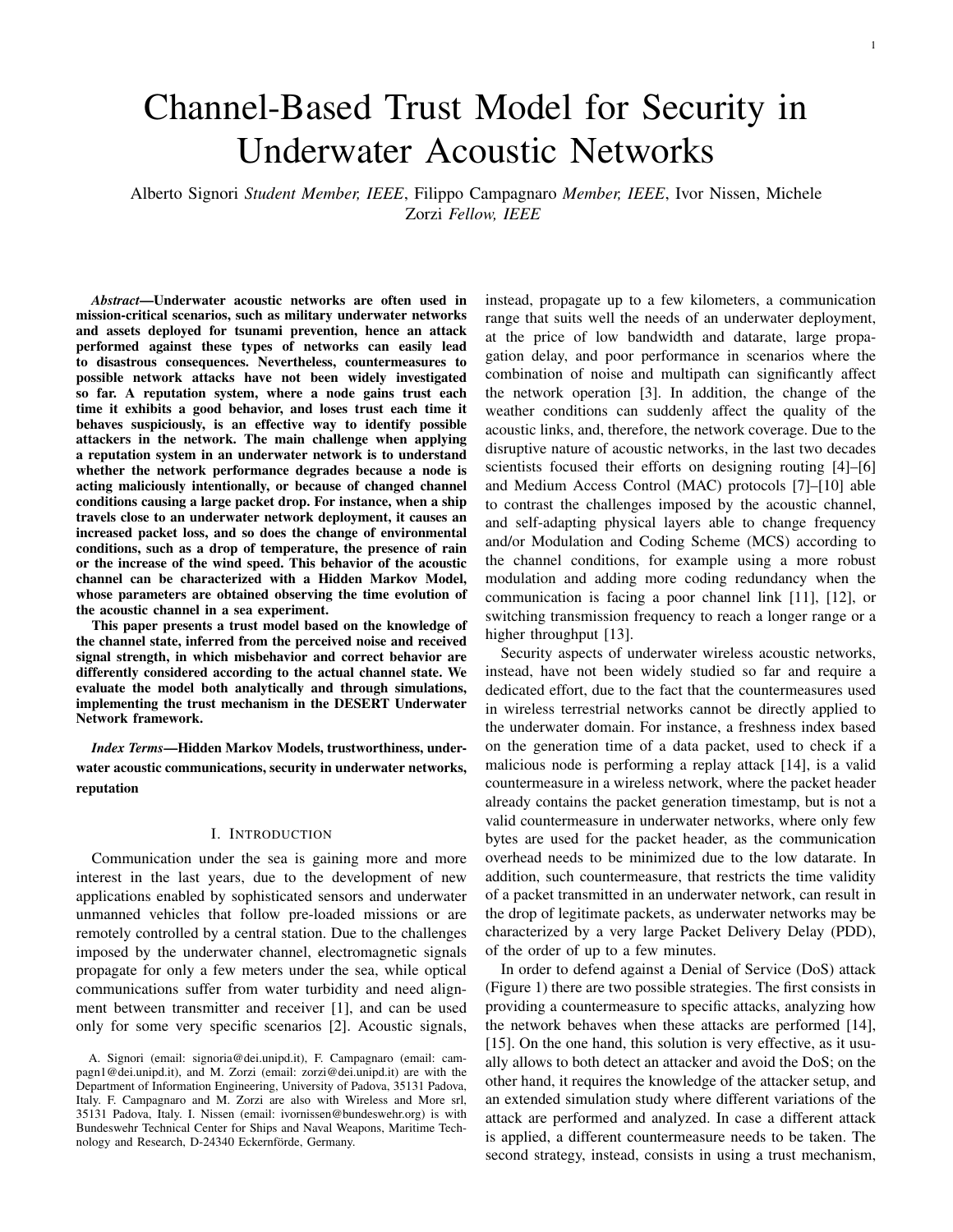

Fig. 1: Example of an underwater acoustic network, with nodes (green nodes) sending data to a sink (yellow node), while a malicious node (red node) tries to attack the network

based on the reputation of the nodes [16], [17], to identify whether or not a node can be expected to follow the protocol rules of the underwater network. Indeed, a trust mechanism can be applied whenever the definitions of correct behavior and misbehavior are stated precisely and can be detected through the overhearing of the packets. For instance, in a sinkhole attack the neighbors of a malicious node can mark it as untrustworthy if they do not overhear the correct forwarding of the packets, while in a replay attack a node is not trusted if it retransmits the same packet more times than expected by the protocol stack [18]. In the case of a spoofing attack, instead, if a node observes in a short amount of time the transmission of two packets with the same source node identifier but with a completely different received power (and/or SNR), it can suspect that an attacker is stealing the identity of a legitimate node and can mark this as a misbehavior. If it has already collected enough information about the legitimate node, it can also identify who is the attacker observing the received power and the channel impairments, otherwise it can still detect that there is an ongoing attack and notify this event to the other nodes in the network. While this strategy is limited to identifying the attacker rather than limiting its effect, its main advantage is that it can be applied to many different attacks, thus providing a general defense solution. For instance, a node marked as untrustworthy can be excluded from the packets' route, and the packets coming from that node can be discarded by the other nodes. In addition, the untrustworthy node can be localized via triangulation, and eventually removed from the network.

To infer the reputation, a node needs to observe the behavior of its neighbors by overhearing transmissions by the other nodes. This solution is widely used in terrestrial wireless networks, where a node can exploit the broadcast nature of the channel to understand the behavior of its neighbors, by overhearing the packets they transmit. This mechanism can be referred to as watchdog [19], implicit ack, or overhear forwarding mechanism. In this paper we present a trust mechanism for underwater networks, where we adapt approaches used in terrestrial wireless networks to the disruptive nature of the acoustic channel by using subjective logic [20] to take into consideration the uncertainty caused by the acoustic channel quality evolution. The use of subjective logic to provide a trust

measure for the nodes of a network has been already employed in terrestrial networks [16], [21], however the peculiarity of the acoustic channel poses a further challenge in the analysis of the node trust. Indeed, bursts of packet errors characterize acoustic communications due to the multipath, high delay spread and ambient noise of the acoustic channel. For these reasons the trust models designed for the terrestrial counterpart do not take into account channel measures to compute the reputation. On the other hand, other methods based on bayesian models, often employed to compute the trust in terrestrial networks [22], [23], are not applicable to underwater networks because they do not consider any link disruption caused by the variability of the acoustic channel. The risk of this approach is to estimate the reliability of the channel rather than the trustworthiness of a node.

The main contribution of this paper is the design of a trust module that provides a measure of trust of the one-hop neighbors. Our proposed framework is: *i)* general enough to deal with different types of attacks; *ii)* specifically tailored for underwater acoustic networks; *iii)* independent of the network topology and of the number of nodes joining the network. Indeed, as soon as the concepts of correct behavior and misbehavior are well defined, the model can be employed to discover different attacks, such as sinkhole and resource exhaustion. Moreover, the unique characteristics of the underwater acoustic channel are taken into account in the trust model by considering channel based metrics, such as noise and Signal to Noise Ratio (SNR), and modeling the acoustic channel variability with a Hidden Markov Model (HMM) [24]. The proposed system is evaluated both analytically and through simulations based on real field measurements, using the flooding network protocol in the DESERT Underwater network simulator [25]. The trust model can also be used in real-field applications such as in underwater acoustic networks employed for coast surveillance that make use of the Gossiping in Underwater Acoustic Mobile Ad-hoc Networks (GUWMANET) protocol [5], [18] specifically tailored for military networks. In this paper we focused on analyzing the feasibility of the trust model, assessing whether or not a node can make a decision on the trustworthiness of its neighbors based on its own observations. At this stage, we do not consider the possibility that a node shares its information with its neighbors. Although this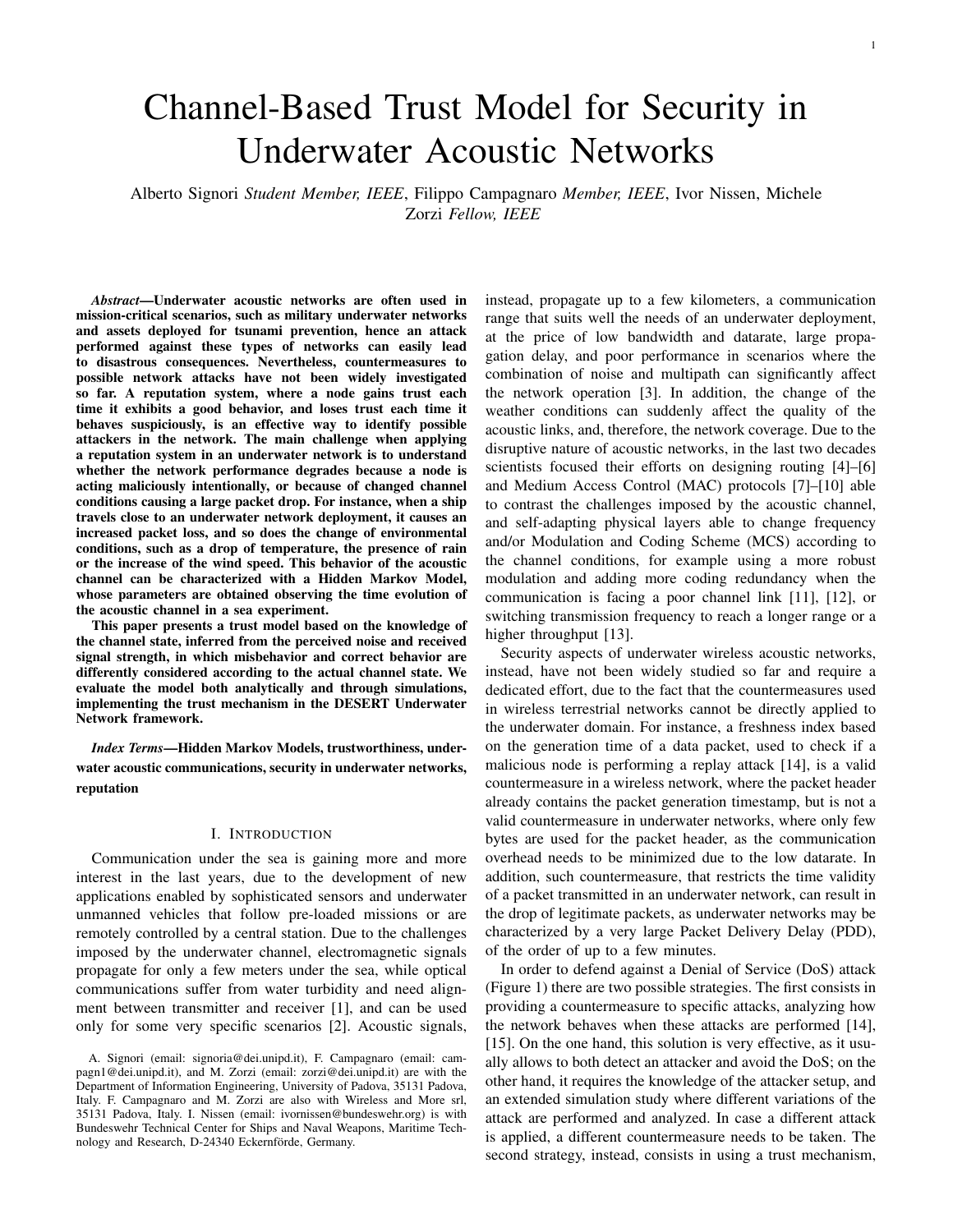could help avoid misdetections, it would also pose two main other challenges: sharing the information without increasing the overhead too much and avoiding the spreading of false information from malicious nodes. Thus we decided to leave this study for future works.

# II. RELATED WORK

Trust is a measure of the belief that a given subject will behave according to what is expected. This measure can be applied to many different fields [26], from sociology to science, academia, journalism, economics, medicine and, finally, wireless terrestrial and underwater networks, the last being the focus of this paper. The trust of a node can be based either on authentication certificates and cryptographic keys [27], or on a reputation-based system, the latter being more relevant to Mobile Ad Hoc Networks (MANET) [26]. Although lightweight authentication schemes for vehicular ad hoc networks exist [28]–[30], they usually rely on broadband communication links: this assumption is not applicable in underwater acoustic networks, where the characteristics of the acoustic channel, such as high latency and low datarate, can make the authentication process last several seconds or minutes, especially in case of congested networks or in case of retransmissions due to packet loss.

Also distributed blockchain-based authentication schemes [29] imply a high message overhead to distribute the information among the nodes; furthermore they are computationally demanding and may cause the battery depletion of underwater nodes. Many works in the literature propose a reputation-based system for terrestrial wireless networks [16], [17], [31], but only a few papers address the aspects of underwater acoustic networks, and most of them only propose a preliminary analysis [32], [33].

The authors in [31] demonstrate how a watchdog-based reputation system applied to the Ad-hoc On-demand Distance Vector (AODV) routing protocol in a wireless mesh network provides significant benefits in terms of network performance when the network is under attack. This reputation extension of the AODV protocol, called AODV-REX, has been tested against malicious nodes performing blackhole and grayhole attacks. The reputation of a node computed by one of its neighbors increases when it correctly forwards received packets according to the network protocol. Conversely, if this does not happen within a certain time interval, the reputation decreases. This observation can be performed by means of the watchdog mechanism, i.e., the neighbors of a node can overhear the packets it transmits even if these packets are not for them. The more interactions a node A performs with a node B, the more the reputation of B computed by A is considered solid. The reputation of a certain node is finally shared among the nodes of the network: the more the reputation values for that node differ, the less the node is trusted. While the watchdog mechanism can also be applied to our scenario, the proposed reputation system cannot be directly applied to underwater networks due to the disruptive nature of the acoustic channel and the overhead introduced by the signaling of the AODV-REX routing.

The authors in [16] propose an extension of the AODV routing protocol, called Trusted AODV (TAODV), where the trust of the nodes is performed using watchdog. The protocol has been designed for secure MANET. In this work, the trust among nodes is represented by opinion, which is an item derived from subjective logic. An opinion can be interpreted as a probability measure containing secondary uncertainty: specifically, a node may be uncertain about another node's trustworthiness because it does not collect enough evidence. For this reason, in subjective logic an opinion is modeled using belief, disbelief and uncertainty. Subjective logic is also used in the trustworthiness model presented in [17], where the authors used the uncertainty to model the error probability of the channel, that is assumed to be constant. They also use federated learning for distributed model training using local datasets from large-scale nodes, but this method applies well to terrestrial networks where large datasets can easily be collected by observing the traffic of cellular networks, rather than to acoustic networks where only a few network deployments can be observed in reality. Conversely, subjective logic can be applied to our security system, in order to model the case where the transmission of a forwarded packet is not observed due to adverse conditions of the acoustic channel rather than the intentional misbehavior of a node. We extended the model presented in [17] addressing the nature of the acoustic channel, where the error probability is not constant in time but changes during the day.

Sharing the trust metrics among nodes can help build a reputation system in a cooperative way. The drawback of this solution is that it is prone to attacks where the malicious node transmits wrong reputation scores of the other nodes, causing severe damage to the network. However, in [22] the authors prove that, as soon as all nodes share enough reputation information, the effect of a malicious node sharing wrong information on purpose is mitigated. A Bayesian approach is used to update the reputation, taking into account the possibility that the reputation value may be received from a malicious node. In their paper they also use a discount factor to weigh recently observed events more than events occurred in the past, thus addressing the case when a node changes its behavior after a certain amount of time.

Security aspects of underwater acoustic networks have been partially addressed, since only recently have researchers started focusing their work on these aspects. The simulation study in [33], for instance, uses trust in underwater networks to enhance location privacy rather than to detect intruders and malicious nodes. ITrust [32], instead, is an anomalyresilient trust model based on isolation forest for underwater acoustic sensor networks. ITrust is composed of two sequential stages: data fusion – by aggregating various trust metrics – and defective node detection through the trust model. The model has been evaluated via simulation, with the simplistic assumption that the acoustic noise power spectral density can be computed with the analytical formulas presented in [3].

Conversely, in our work we model the acoustic channel according to the statistics of sea trial measurements. Indeed, in the last fifteen years researchers [24], [34]–[36] demonstrated that the time evolution of underwater acoustic channels can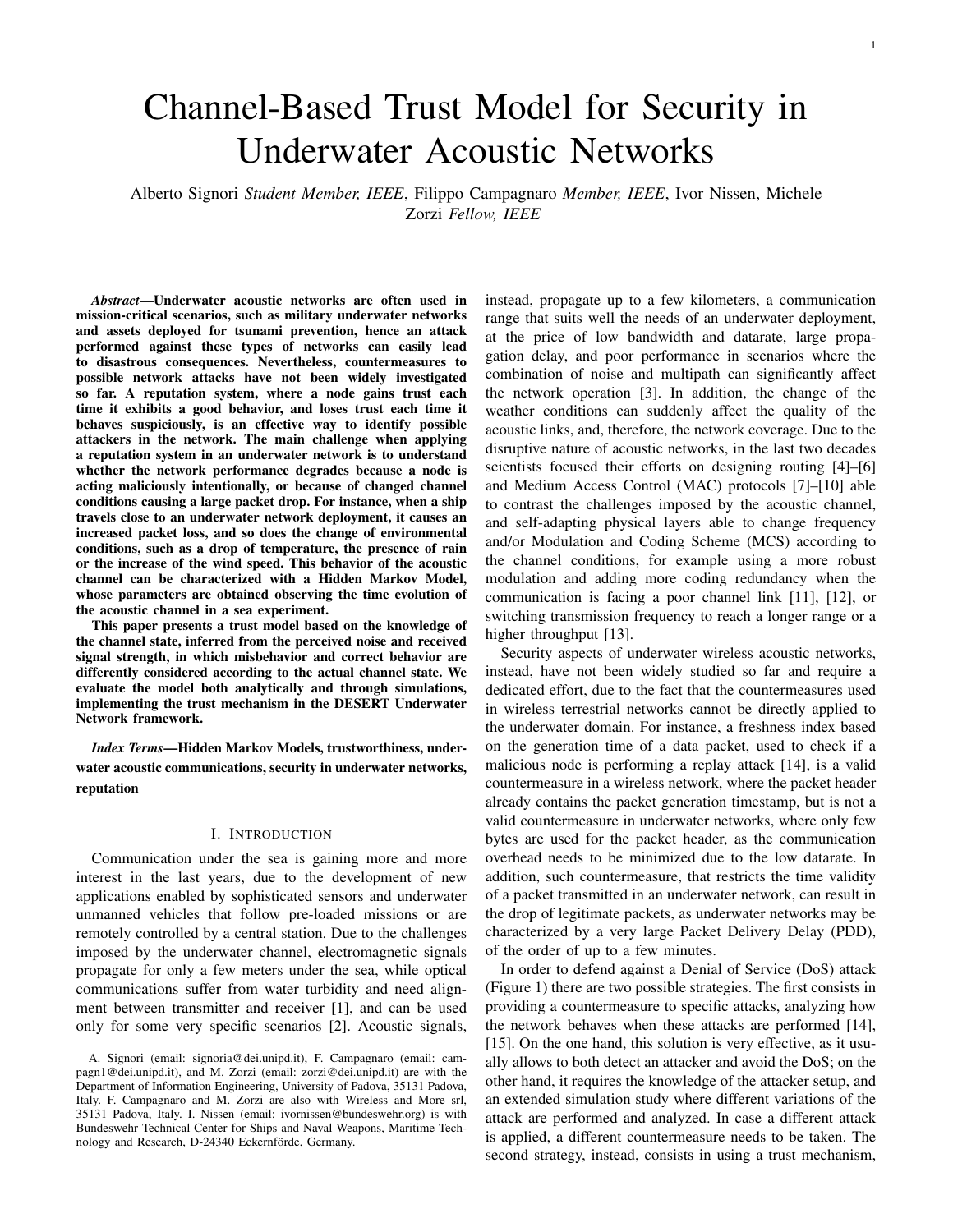be statistically well characterized with two- and four-state Markov models [37] and with a two-state HMM [38]. Specifically, in [35], they proved that a three state Markov model is a good candidate to describe the correlated underwater acoustic channel dynamics. More recently, in [36] a two-state Markov chain trained with the KAM'11 sea trial data [39] has been used to model the evolution of the acoustic channel. Finally, in [24] the authors demonstrated, using the SubNet'09 sea trial data [40], that an HMM is able to track well long term channel behaviors, outperforming both two- and four- state Markov models. The use of Markov models to characterize the behavior of the channel is well-known also in terrestrial networks [38], [41]–[43] where the transition probabilities from the states of the Markov Chain are usually obtained exploiting well-established statistical channel characterizations such as Rayleigh fading or Rician fading channel models [44]. In underwater acoustic networks, instead, there is no commonly accepted statistical model for the channel behavior, since the channel is strongly affected by the local environmental conditions of the network deployment. Therefore, in acoustic networks the parameters of the Markov model are often inferred from experimental measurements. An evaluation of the three Markov models (the two Markov models of [37] and the HMM of [38]) compared with sea trial measurements is presented in [24]. The discussion on which model best fits the experimental data is carried out considering relevant metrics for networking, i.e., packet error rate (PER), length of error bursts and correlation of errors after a given number of packet transmissions. Results show that HMMs yield an accurate reproduction of the channel metrics, tracking well long term channel behaviors. For this reason, we decided to model the acoustic channel with a two-state HMM.

## III. CHANNEL MODEL

Given the disruptive nature of the acoustic channel, where an acoustic link between two nodes may present only a small packet loss for several hours, then present a high packet loss for a few hours, and then return stable again, it is not trivial to understand when a drop of performance of an acoustic network is caused by a DoS attack or by bad channel conditions. The increase of packet loss can be caused by several factors [3], for example the increase of noise caused by a ship travelling close to the network deployment, by the presence of strong rain and wind, or by the presence of shadow zones caused by a temperature drop and the consequent change of sound speed profile [45].

In this work we characterize the acoustic channel quality evolution by using a two-state HMM, following the work presented in [24]. The trust model presented in this paper is built on top of the Markov channel model. In an HMM, the observable events stay on top of a non-observable structure, the Markov Chain (MC). The underlying, non-observable link model is a two-state MC that defines two states for the goodness of the channel, specifically a GOOD (g) and a BAD (b) state, collected in the set  $S = fg$ ; bg. The probability of receiving a transmitted packet is  $o_q$  in GOOD state, and  $o_b$  in



Fig. 2: Two-state MC.

BAD state, with  $o_q > o_b$ . The MC is described through the transition probability matrix  $\boldsymbol{P}$ 

$$
\boldsymbol{P} = \begin{array}{cc} P_{gg} & P_{gb} \\ P_{bg} & P_{bb} \end{array} \tag{1}
$$

where  $P_{ij}$  is the probability of moving from state *i* to state *j* in one step, with  $i, j \geq S$ . Figure 2 shows the two-state MC, where  $P_{bb} = 1$   $P_{bg}$  and  $P_{gg} = 1$   $P_{gb}$ .

The *n*-step transition matrix  $P<sup>n</sup>$ , can be computed as described in [46]

$$
P^{n} = \frac{1}{P_{gb} + P_{bg}} \begin{bmatrix} P_{bg} & P_{gb} \\ P_{bg} & P_{gb} \\ + \frac{(1 \quad P_{gb} \quad P_{bg})^{n}}{P_{gb} + P_{bg}} & P_{bg} & P_{bg} \\ \end{bmatrix} \tag{2}
$$

with  $n$  the number of steps after which the system described by the MC is observed again. We denote the state visited at step n as  $X_n = s$  2 S. The steady state probability vector  $\pi =$  $\begin{bmatrix} q^t & b \end{bmatrix}$ , with  $q^+$   $\begin{bmatrix} b \\ -b \end{bmatrix}$ , does not depend on the initial state, and can be computed from the transition probability matrix, specifically,

$$
\begin{array}{ccccc}\n1 & g & b & = \lim_{n \to \infty} P^n = \frac{1}{P_{gb} + P_{bg}} & P_{bg} & P_{gb} & (3) \\
\end{array}
$$

where the last equality holds because  $1 \quad P_{gb} \quad P_{bg}$  is smaller than 1 and therefore the second term in Equation (2) goes to 0, thus obtaining  $b = \frac{P_{gb}}{P_{cb} + P_{cb}}$  $\frac{P_{gb}}{P_{gb}+P_{bg}}$  and  $g = \frac{P_{bg}}{P_{gb}+P_{bg}}$  $\frac{P_{bg}}{P_{gb}+P_{bg}}$ .  $P_{gb}$  $P_{bg}$ ,  $O_g$  and  $O_b$  can be either set manually, in order to study the system in a synthetic channel, or obtained from sea trial measurements [24].

## IV. TRUST MODELS

#### *A. Subjective Logic*

The trust model presented in this paper is based on the observation of the behavior of the neighbors, through the so called watchdog mechanism. In general, when a node of the network receives a packet, it needs to perform a task. For example, if node A sends a packet to node B, and B is not the final destination, B could be required to forward that packet either once or several times, depending on the routing protocol used in the network stack. The packet forwarded by B will be overheard by all of B's neighbors, including A. From A's point of view, B's task will be correctly accomplished if A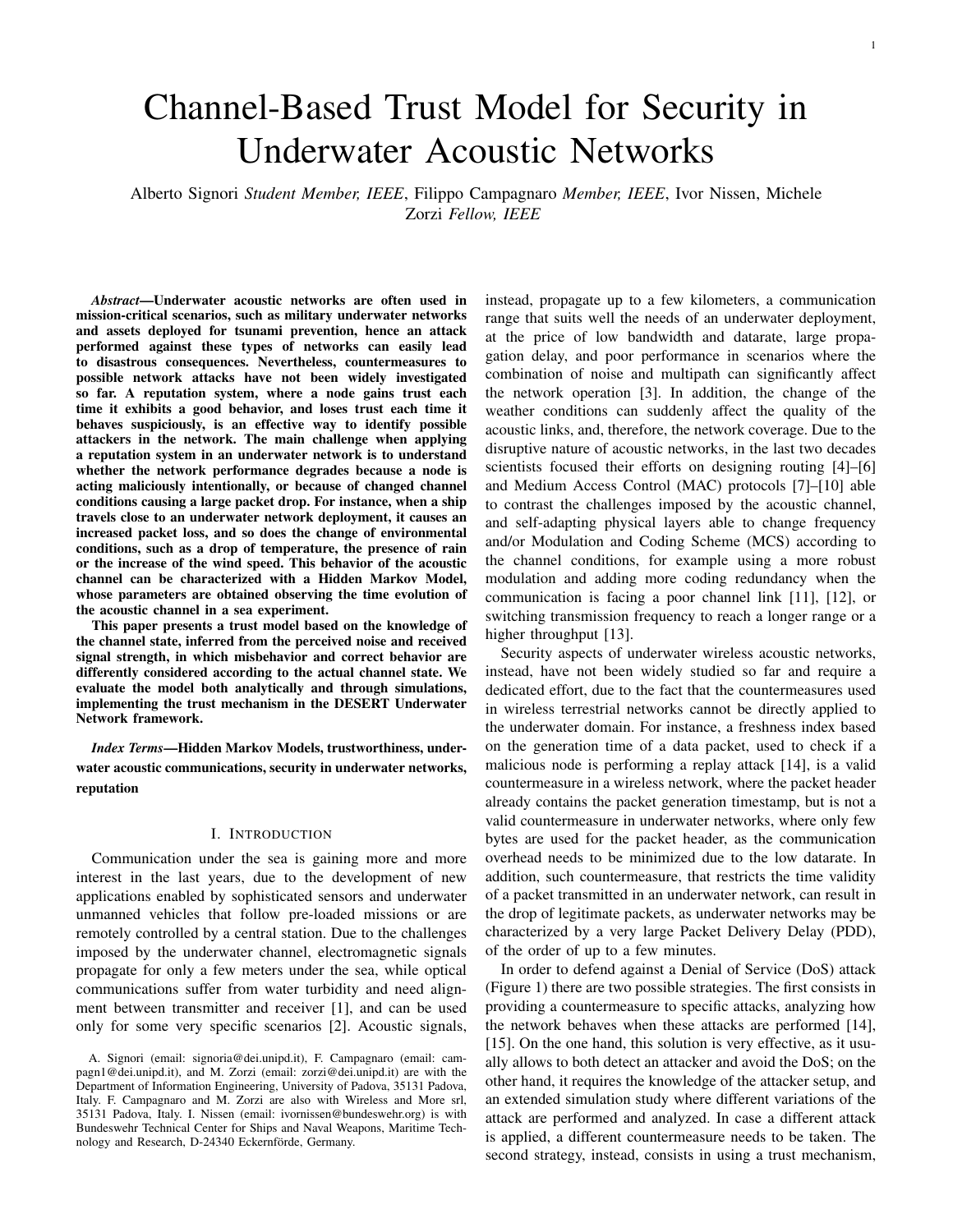overhears B's packet, or result in a misbehavior if A does not. Depending on the running protocols and applications, tasks can be different, from the forwarding of a single packet, to the transmission of a series of packets whose number and inter-transmission times depend on the running application. Independently of the task, the final result will always be a decision by node A about whether B's action corresponds to a correct behavior (C) or a misbehavior (M). In this work, a misbehavior is defined as the observation (or the lack of an observation) by a node about an action from the neighbor not compliant with the protocol rules, regardless of whether the action was intentionally carried out by the neighbor or caused by bad channel conditions. For example, if a neighbor is required to forward a packet and the node does not overhear its neighbor's transmission, this will be considered as a misbehavior regardless of whether the packet was intentionally dropped by the neighbor or it was actually transmitted by the neighbor but not overheard by the node because of bad channel condition. The goal of the trust model is to be able to distinguish between intentional misbehavior and unintended misbehavior caused by channel loss that in principle are not discernible by the overhearing node. The model can be applied in networks with tethered nodes as well as networks with non-tethered nodes. While in the former scenario the network nodes have almost fixed position, so that the topology does not change over time, in the latter the nodes slowly drift during time. As long as the nodes remain within transmission range, the node drifting is captured by the dynamics of the channel quality metrics used to determine the channel state (GOOD or BAD) employed in the trust model. In addition, if a new node A comes into B's transmission range because of drifting, B starts to compute A's trustworthiness as for the other nodes, as soon as the node is detected as a new neighbor (and vice versa). In our scenario we do not consider mobile nodes, such as Autonomous Underwater Vehicles (AUVs), leaving the study of this type of scenario for future works.

In an underwater environment, directly applying the output of the watchdog mechanism to compute the trustworthiness of a node could cause misleading conclusions due to the variability of the channel described in Section III. Indeed, a result purely based on the observation of a neighbor without any distinction on the channel quality could lead to a judgement related to the channel quality rather than to the actual node behavior.

In our model, we distinguish when a certain behavior occurs in GOOD and BAD channel state, weighing the two cases differently to obtain an opinion about the node's behavior according to subjective logic [20]. Considering the channel model described in Section III, we model the behavior of a neighbor node through an HMM in which the observable events are the correct behavior (C) or the misbehavior (M) of a node and we denote this set as  $E = fC/Mg$ . For each state s  $2 \text{ S}$  and each observable event  $e$   $2 \text{ E}$ , the probability of observing the event  $e$  in state  $s$  is defined as  $o_s(e)$ , with the constraint  $\int_{e^2 \in \mathcal{E}} \rho_s(e) = 1$  for each value of s 2 S. We emphasize that for a well behaving node, the values of  $o_s(M)$  and  $o_s(C)$  are related to the probability of not overhearing the packet transmitted by the neighbor, and therefore depend on the packet error probability. Consider as an example a node that has to forward a packet due to the routing protocol rules:  $o<sub>q</sub>(C)$  is the probability of overhearing a packet transmitted by a legitimate forwarding node in GOOD channel conditions, and  $o_b(C)$  is the probability of overhearing a packet transmitted by a legitimate forwarding node in BAD channel conditions.

To compute the trustworthiness of a node we use subjective logic. Subjective logic deals with uncertainty and can be used to represent an *opinion* about a given statement (in our case whether a node can be trusted or not). The opinion is defined as the tuple  $\mathbf{o} = f\mathbf{b}$ ; d; ug, where  $\mathbf{b}$ ; d; u 2 [0; 1] and  $\mathbf{b} + \mathbf{d} + \mathbf{u} =$ 1. Specifically, the three terms refer to belief, disbelief and uncertainty, respectively. The main idea is to update belief, disbelief and uncertainty based on the outcome, i.e., a correct behavior or a misbehaviors, of the analyzed nodes. The opinion depends on the number of misbehaviors  $m = m_b + m_q$  and correct behaviors  $c = c_b + c_g$ , where  $m_i$  and  $c_i$  with  $i \geq S$  are the number of correct behaviors and misbehaviors observed by a node in channel state *i*. Belief, disbelief and uncertainty can be computed as:

$$
\sum_{\substack{m=1 \ n \text{ odd}}}^{\infty} b = \frac{w_{cg}c_g + w_{cb}c_b}{c + m}
$$
\n
$$
\sum_{\substack{m=1 \ n \text{ odd}}}^{\infty} d = \frac{w_{mg}m_g + w_{mb}m_b}{c + m}
$$
\n
$$
\sum_{\substack{m=1 \ n \text{ odd}}}^{\infty} u = \frac{(1 - w_{cg})c_g + (1 - w_{cb})c_b}{c + m} + \frac{(1 - w_{mb})m_b}{c + m}
$$
\n(4)

where  $w_{ij}$  2 [0;1] 8i 2 fM; Cg 8j 2 fb; gg are the weights to use for a correct behavior (C) or a misbehavior (M) in a GOOD (G) or a BAD (B) channel state.

In addition, the weights used to compute belief, disbelief and uncertainty can be composed by a fixed part, decided a priori, and a variable part that takes into account the trend of the behaviors of the neighbor to adjust the overall weights for correct behaviors and misbehaviors. Specifically, the weights related to a misbehavior, in both GOOD and BAD channel, are defined as

$$
W_{mi} = W_{mi} + (1) W_{var} \qquad i \, 2 \, g; b; \tag{5}
$$

where  $W_{\text{var}}$  is a function of the behaviors of a neighbor, whose goal is to grasp some signs about anomalous behavior (e.g., number of misbehaviors in GOOD channel higher than number of misbehaviors in BAD channel) that could be the manifestation of a misbehaving node, and therefore to penalize that neighbor increasing the weight for each misbehavior. Similarly, the weights for the correct behavior, in both GOOD and BAD channel, can be defined as

$$
W_{ci} = W_{ci} + (1) (1 W_{var}) i 2 g/b: (6)
$$

## *B. Trustworthiness*

We define a random variable  $T$  to describe whether a node is trustworthy ( $T = 1$ ) or not ( $T = 0$ ). Based on subjective logic and on the trust model described in Section IV-A, we can decide if a node is trustworthy by observing belief,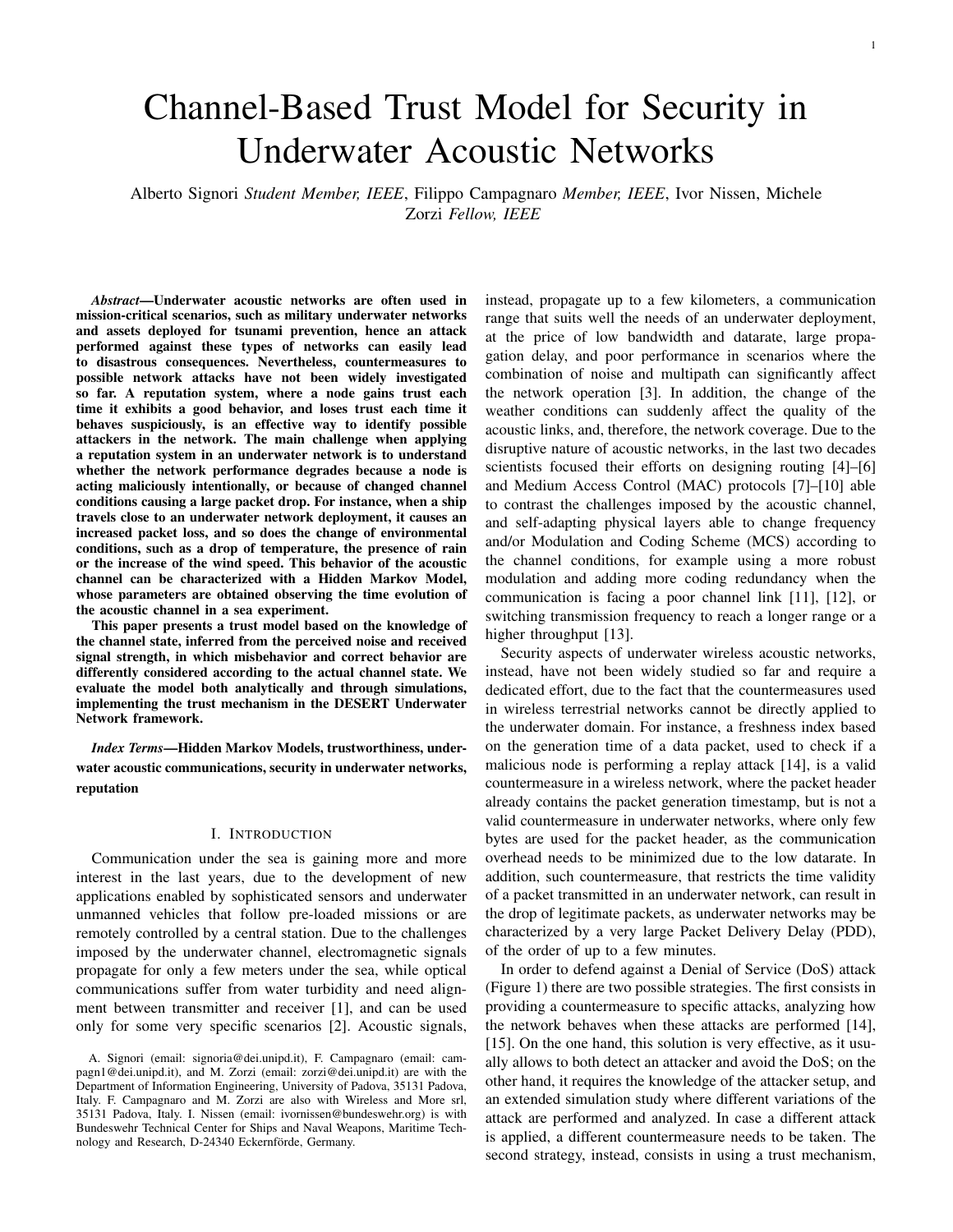disbelief and uncertainty. These three values can be differently combined to infer trustworthiness, e.g., by considering in different ways the role of the uncertainty. For example, in the following we will use

T = 1 if b + u > d + (1 )u T = 0 otherwise; (7)

with  $2$  [0;1]. Based on the HMM we can compute the probability that a node is considered trustworthy after  $N_t$ observations. We compute

$$
P[T = 1 j N_t] = P[b + u > d + (1) u j N_t]. \tag{8}
$$

We define M as the set of all the  $m_q$  values for which  $T = 1$ , for a given number of misbehaviors in BAD channel and for a given number of visits to the BAD state  $(N_b)$ 

$$
\mathcal{M} = f m_g : b + u > d + (1) ug \tag{9}
$$

We remember that the number of visits to the GOOD state  $(N_g)$  can be obtained from the equation  $N_t = N_b + N_g$ , and that  $N_s = m_s + c_s$  with  $s \geq S$ .

The probability in Equation (8) can be computed by conditioning on the number of misbehaviors in the BAD channel  $m_b$  and on the number of visits either to the GOOD state ( $N_q$ ) or to the BAD state  $(N_b)$ .

$$
P[T = 1 j N_t] = \frac{\mathcal{R}^{t} \mathcal{R}^{b} \times P m_g N_t; m_b; N_b}{N_{b=0} m_b = 0 m_g 2M}
$$
  
\n
$$
P m_b j N_b; N_t P N_b j N_t : (10)
$$

where  $m_g$  and  $m_b$  follow a binomial distribution:  $m_g$  $\text{Bin}(N_q; o_q(M))$  and  $m_b$   $\text{Bin}(N_b; o_b(M))$ , respectively. Therefore, the trust probability becomes

$$
P[T = 1 \, j \, N_t] = \frac{\mathcal{R}^{t} \, \mathcal{R}^{b} \times N_t}{N_{b=0 \, m_b=0 \, m_g 2 \, \mathcal{M}} \, j} \, \frac{N_t}{N_{b} \, o_g(M)^i}
$$
\n
$$
(1 \, o_g(M))^{(N_t \, N_b \, i))} \, \frac{N_b}{m_b} \, o_b(M)^{m_b}
$$
\n
$$
(1 \, o_b(M))^{(N_b \, m_b)} P \, N_b \, j \, N_t \, : \qquad (1)
$$

.)

The last step is to compute the probability of visiting the BAD state  $N_b$  times, in a given number of steps  $N_t$ (or equivalently the number of visits in the GOOD state). We define  $s(k; n) = P[k \text{ visits to B in } n \text{ steps } j \text{ X}_0 = s]$ as the probability of visiting  $k$  times the BAD state in  $n$ steps, given that we start in the initial state  $s \geq S$ . We can recursively compute  $s(k; n)$  exploiting the properties of a MC by conditioning on the first step

$$
g(k; n) = P_{gg} g(k; n \quad 1) + P_{gb} b(k; n \quad 1)
$$
  

$$
b(k; n) = P_{bg} g(k \quad 1; n \quad 1) + P_{bb} b(k \quad 1; n \quad 1);
$$
  
(12)

with the initial conditions  $s(0, 0) = 1$  and  $s(k, n) = 0$  if  $k > n$ , with  $s \geq S$ . In the first row only the number of steps is decreased because, starting from the GOOD state, there is no visit to the BAD state in the first step. On the other hand, in the second row, given that we start from the BAD state both the number of remaining visits and the number of steps are decreased by one. Finally,  $P[N_b / N_t]$  can be computed as

$$
P[N_b \, j \, N_t] = g \, g(N_b; N_t) + b \, b(N_b; N_t) \tag{13}
$$

#### *C. Variable weights*

To compute the set  $M$  for which the node is considered trustworthy, we need to define  $W_{Var}$ . If we consider a scenario with both GOOD and BAD channel states, we define  $W_{Var}$  as a function of the estimated misbehavior probability in GOOD and BAD channel,  $p_{m;q} = m_q = N_q$  and  $p_{m;b} = m_b = N_b$ , respectively. A GOOD channel should be characterized by a small number of misbehaviors, while in BAD channel misbehaviors are more likely to be observed due to the higher packet error rate. Comparing the misbehavior rate in GOOD and BAD channel, we can gain some insight about the behavior of the neighbor. Indeed, a number of misbehaviors in the GOOD channel comparable or even higher than the number of misbehaviors in the BAD channel could be the manifestation of an attacking node, and therefore the weights for the misbehavior should be increased, while the weight for the correct behavior should be decreased. We define

$$
w_{var} = \frac{2\rho_{m:g}}{\rho_{m:g} + \rho_{m;b}} \qquad \text{if } \rho_{m:g} < \rho_{m;b} \tag{14}
$$
  

$$
w_{var} = 1 \qquad \text{otherwise.}
$$

Using this definition,  $W_{Var}$  is equal to 1 when the misbehaviors in GOOD channel are much higher than the misbehaviors in the BAD channel, and close to 0 when there are only few misbehaviors in GOOD channel as would be expected by a node behaving normally. This definition needs to be slightly modified for those scenarios in which the channel quality is favorable, and thus the channel always remains in GOOD state (i.e.,  $N_b = 0$ ). In this case, since  $p_{m,b}$  cannot be computed, we consider a target value equal to 0:5, therefore the definition becomes:

$$
w_{var} = \frac{2p_g}{p_g + 0.5}
$$
 if  $p_g < 0.5$   
\n
$$
w_{var} = 1
$$
 otherwise. (15)

The last step is to find the set  $M$ , i.e., the number of misbehaviors in GOOD channel for which the node can be trusted, by solving the inequality

$$
b + u > d + (1) u: \qquad (16)
$$

Substituting the expressions for belief and disbelief defined in Equation (4), remembering that  $u = 1$  b d, and considering that  $c_s = N_s$   $m_s$  with s 2 S, we obtain the following inequality

$$
m_g((1 \t)w_{cg} + w_{mg}) + m_b((1 \t)w_{cb} + w_{mb}) <
$$
  
(1 \t)w\_{cb}N\_b + (1 \t)w\_{cg}N\_g N\_t(1=2 ) (17)

In addition, we assume equal weights for the correct behaviors with GOOD and BAD channel, i.e.,  $W_{cb} = W_{cg} = W_c$  and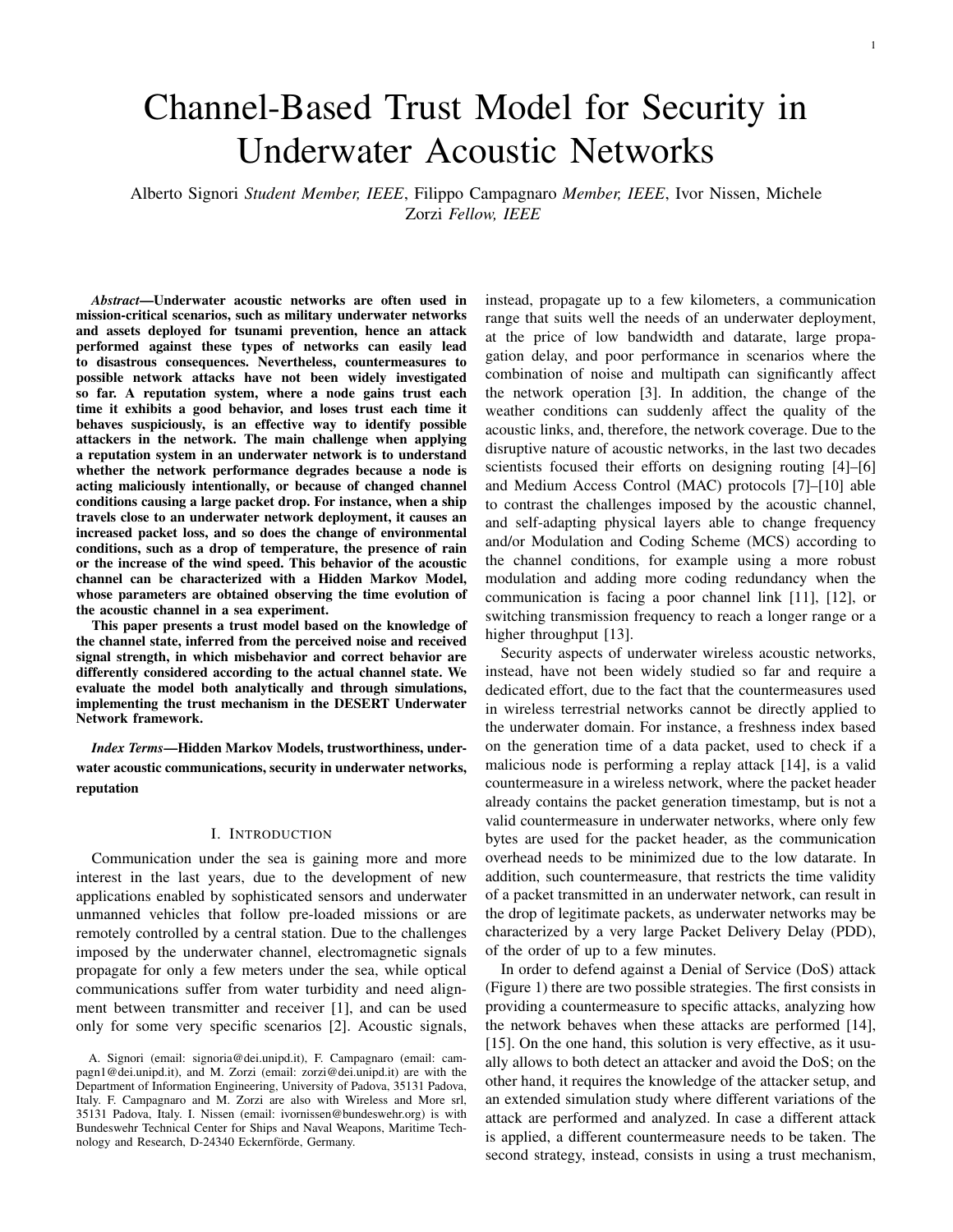therefore  $W_{cb} = W_{cq} = W_c$ . Considering that  $N_t = N_q + N_b$ , the inequality becomes

$$
m_g((1 \t)w_c + w_{mg}) + m_b((1 \t)w_c + w_{mb}) <
$$
  

$$
N_t((1 \t)w_c + 1=2)
$$
 (18)

Substituting Equations (5) and (6) in the previous inequality, we obtain

$$
a_g m_g + a_b m_b + k_1 w_{var}(m_g + m_b) + k_2 w_{var} \quad k_3 < 0 \tag{19}
$$

with the coefficients defined as

$$
a_g = ((1) w_c + w_{mg}) + (1) (1)
$$
  
\n
$$
a_b = ((1) w_c + w_{mb}) + (1) (1)
$$
  
\n
$$
k_1 = (1) (2 1)
$$
  
\n
$$
k_2 = N_t (1) (1)
$$
  
\n
$$
k_3 = N_t (1 - 1 = 2 + (1) w_c + (1) (1))
$$
  
\n(20)

The last step is to substitute the value of  $W_{Var}$  in the two cases as defined in Equation (14),  $p_{m;q} < p_{m;b}$  and  $p_{m;q}$   $p_{m;b}$ , obtaining

$$
c_1 m_g^2 + c_2 m_g + c_3 < 0 \tag{21}
$$

with

$$
c_1 = \frac{a_g + 2k_1}{N_g}
$$
  
\n
$$
c_2 = a_g p_{m,b} + \frac{2k_1 m_b + 2k_2 + a_b m_b k_3}{N_g}
$$
 (22)  
\n
$$
c_3 = a_b m_b k_3
$$

with  $p_{m;q} < p_{m;b}$ , and

$$
m_g < \frac{k_3 \quad k_2 \quad m_b(a_b + k_1)}{a_g + k_1} \tag{23}
$$

with  $p_{m;q}$  p<sub>m;b</sub>. This inequality holds for the general case with both GOOD and BAD channel. If we consider the case with only GOOD channel, the solutions can be obtained by substituting  $N_b = 0$  (and therefore  $m_b = 0$ ) and  $p_{m:b} = 0.5$ .

In addition to variable weights, in principle also different values of could be used for different scenarios. As an example, where the channel remains always in the GOOD state  $(N_b = 0)$  the role of uncertainty would be different since less uncertainty is expected from a node experiencing good channel condition. In such a scenario could be set to a low value (or at least lower than in the general case with both GOOD and BAD channel condition), to help discover malicious nodes performing weaker attacks (e.g., not performing the intended task only occasionally).

#### *D. Malicious node*

In the case of a malicious node the trust model remains the same, with the only exception of the probability of behaving correctly or maliciously. An attacker intentionally acts to damage the network, therefore the probability of misbehaving is not only related to the channel quality but also to the strength and type of attack the node is going to perform. If we consider a malicious node that performs an attack not accomplishing intentionally its task with a given probability  $p_d$ , e.g., does not forward the packet according to the protocol rules, the probability of behaving correctly becomes

$$
\theta_{\rm S}(C) = \theta_{\rm S}(C)(1 - p_d) \qquad \text{8s } 2 \text{ S} \tag{24}
$$

and therefore, the probability of misbehaving is

$$
\theta_{\rm S}(M) = 1 \quad \theta_{\rm S}(C) \qquad \text{8S } 2 \text{ S} \tag{25}
$$

By substituting  $o_s(M)$  with  $o_s(M)$  in Equation (11) we obtain the trust probability of an attacker acting maliciously with probability  $p_d$ .

#### V. SCENARIO DESCRIPTION AND PARAMETER SETTINGS

We analyze the trust model, both through an analytical formulation based on HMM and through simulation with the DESERT Underwater Network simulator [25].

The HMM described in Section III is characterized by the transition probabilities  $P_{gg} = 0.87$  and  $P_{bb} = 0.72$ . For the theoretical analysis we compare the results with different probabilities of observing a misbehavior  $(\mathcal{O}_S(M))$  or a correct behavior  $(o_s(C))$  for each channel state s 2 S, which correspond to different channel qualities experienced by a node. We assess the trust probability of both a normal node and a malicious node performing attacks of different strength, i.e., with different values of  $p_d$ . In the scenario with GOOD and BAD channel states we assume a value of

= 0:7, meaning that uncertainty is mostly considered as part of the trustworthiness of the node. In the scenario with only GOOD channel state we consider  $= 0$ , therefore the uncertainty computed with the subjective logic is considered as the sign of an untrustworthy node. Indeed, in this second case, the channel condition is favorable and in principle the possibility of observing a misbehavior is lower, therefore each misbehavior needs to be carefully taken into account in the trust model. A value of  $= 0$  allows us to better detect attackers in such a scenario.

As a second step we test the trust model in an underwater network. We assess our model in topologies similar to the one depicted in Figure 3. Specifically, the network is composed by 10 nodes, 9 of them generating data and sending it to the sink placed in the center of the network using flooding as the routing protocol. Each node receiving a packet and running the flooding protocol is expected to forward the data to all its neighbors, until reaching the sink node. At the beginning of the mission the count of correct behaviors and misbehaviors is set to 0, and is updated during the mission. When a node overhears the packet forwarded by the neighbor a correct behavior is considered, while if the forwarding is not overheard within a predefined time interval a misbehavior is counted. We remark that the observed misbehaviors can in principle be either intentionally caused by an attacker, or unintended due to the channel condition. The count of correct behaviors and misbehaviors will be used to compute the trust of a node considering Equations (4) and (7). To test our trust model we select one of the nodes close to the sink to act as the attacker. Specifically, the attacker does not always forward the packets received from its neighbor, but drops them with a given probability  $p_d$ . In the network simulator the channel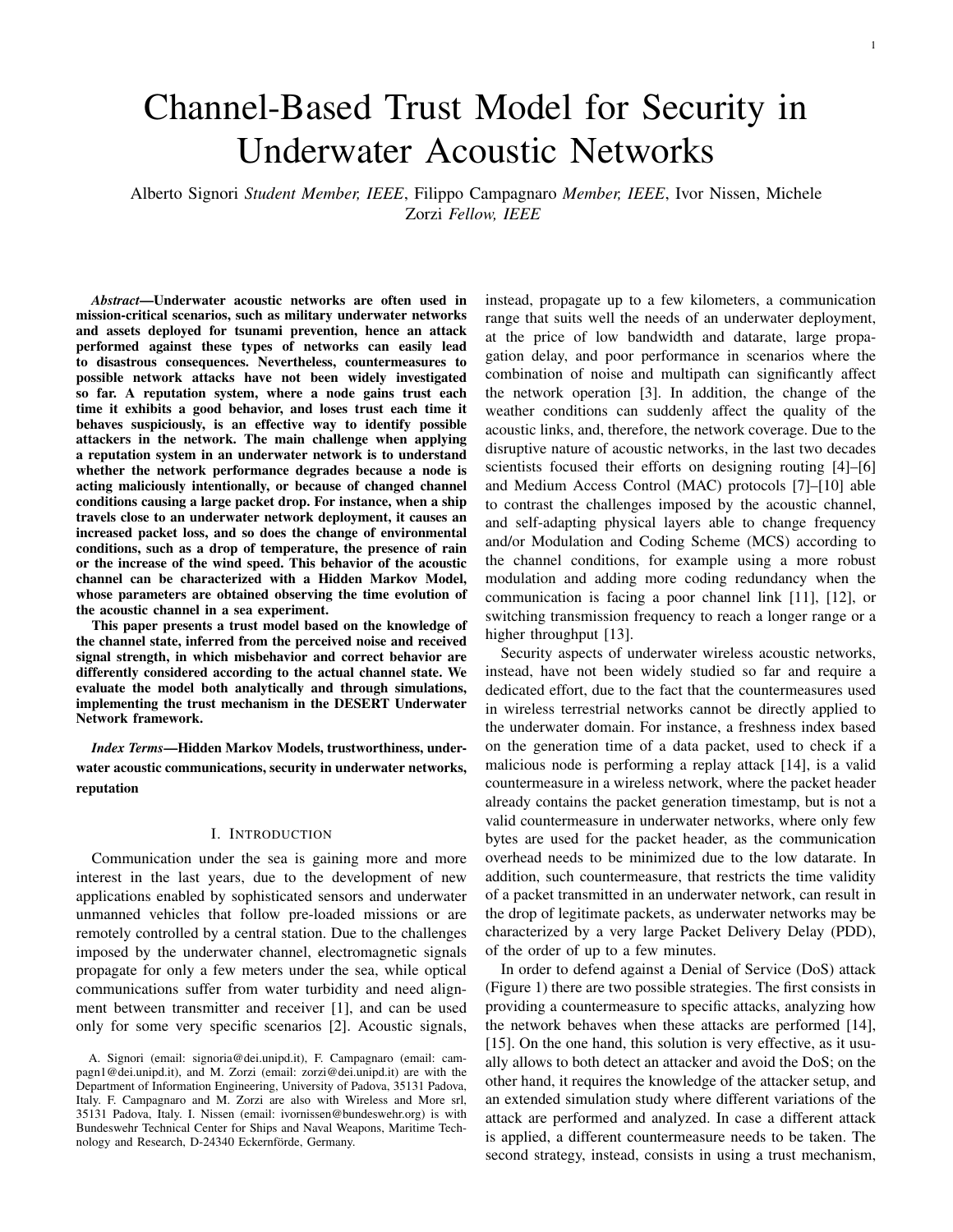

Fig. 3: Example of topology with normal nodes (blue circles), attacker (red square) and sink node (black circle).

state is obtained by looking at the Signal to Interference plus Noise Ratio (SINR) of each received packet or at the noise level when the node does not overhear the forwarding of a packet by one of its neighbors. We use two thresholds to detect the channel state, one for the transition from GOOD state to BAD state  $S_{th/q}$ , and the second one for the transition from BAD state to GOOD state  $S_{th,b}$ . The hysteresis is useful to avoid continuous jumps from one state to the other with small changes in the SINR value. In our scenario we set  $S_{th;g} = 6.3$  dB and  $S_{th;b} = 7$  dB. In an actual deployment, mathematical analysis can be performed before the mission to choose the SINR threshold used to define GOOD and BAD channel states. The goal is to set the threshold based on the performance, in terms of false detection and correct detection probabilities, that best suits the mission needs. The SINR threshold can be retrieved from the correct reception probabilities in GOOD and BAD state which can be easily varied in the mathematical analysis. 400)<br> **Example of notices** of the solution of the case of notices of notices of notices of notices of notices of notices of notices of trusting the probability of notices of the attacker (a node of notices of notices) an

To simulate the behavior of a two-state channel model as that described in Section III, in the simulator we use the Urick propagation model [45], changing the noise level every  $T = 180$  s between two values, according to the transition probabilities of a MC. For consistency, we set the same transition probabilities used in the theoretical analysis.

In the simulated scenario, each node generates a packet of 24 Bytes every 100 s, on average. The transmission power is equal to  $P_{tx}$  = 180 dB re Pa, the central frequency used for the transmission is  $f_0 = 26$  kHz and the bandwidth is  $B = 16$  kHz.

#### VI. RESULTS

# *A. Analytical results*

In this Section we present the results obtained from the theoretical trust model described in Section IV. We compute the probability of correct detection for a malicious node,



Fig. 4: (a) correct detection and (b) false detection probabilities as a function of the correct behavior probability for GOOD channel scenario.

 $p_d > 0$ ), and the probability of false detection, i.e., the probability of not trusting a correctly behaving node (with  $p_d = 0$ ), after  $N_t = 150$  steps. We computed the correct detection and false detection probabilities in two different scenarios: the first one in which the channel always remains in GOOD state, with the goal of analyzing the trustworthiness of a node under very favorable channel conditions, the second one with a more general behavior where both GOOD and BAD channel states are considered.

Figures 4a and 4b show the correct detection and false detection probabilities in the scenario with only GOOD channel. The analysis has been carried out as a function of the probability of observing a correct behavior  $O_q(C)$  (that is related to the packet delivery ratio) in a GOOD channel state and considering different attack strengths (i.e., different probabilities  $p_d$  of intentional misbehavior). For each analyzed channel quality, an attacker behaving intentionally maliciously with a probability of performing an attack of  $p_d$  0:3 can be easily identified and marked as an untrustworthy node. However, when the correct behavior probability  $o_q(C)$  drops to 0:75, the false detection probability rapidly increases to 0:5, meaning that well behaving nodes are marked as untrustworthy half of the time. This is due to the fact that  $= 0$  is used in the case of only GOOD channel state, as stated in Section V. This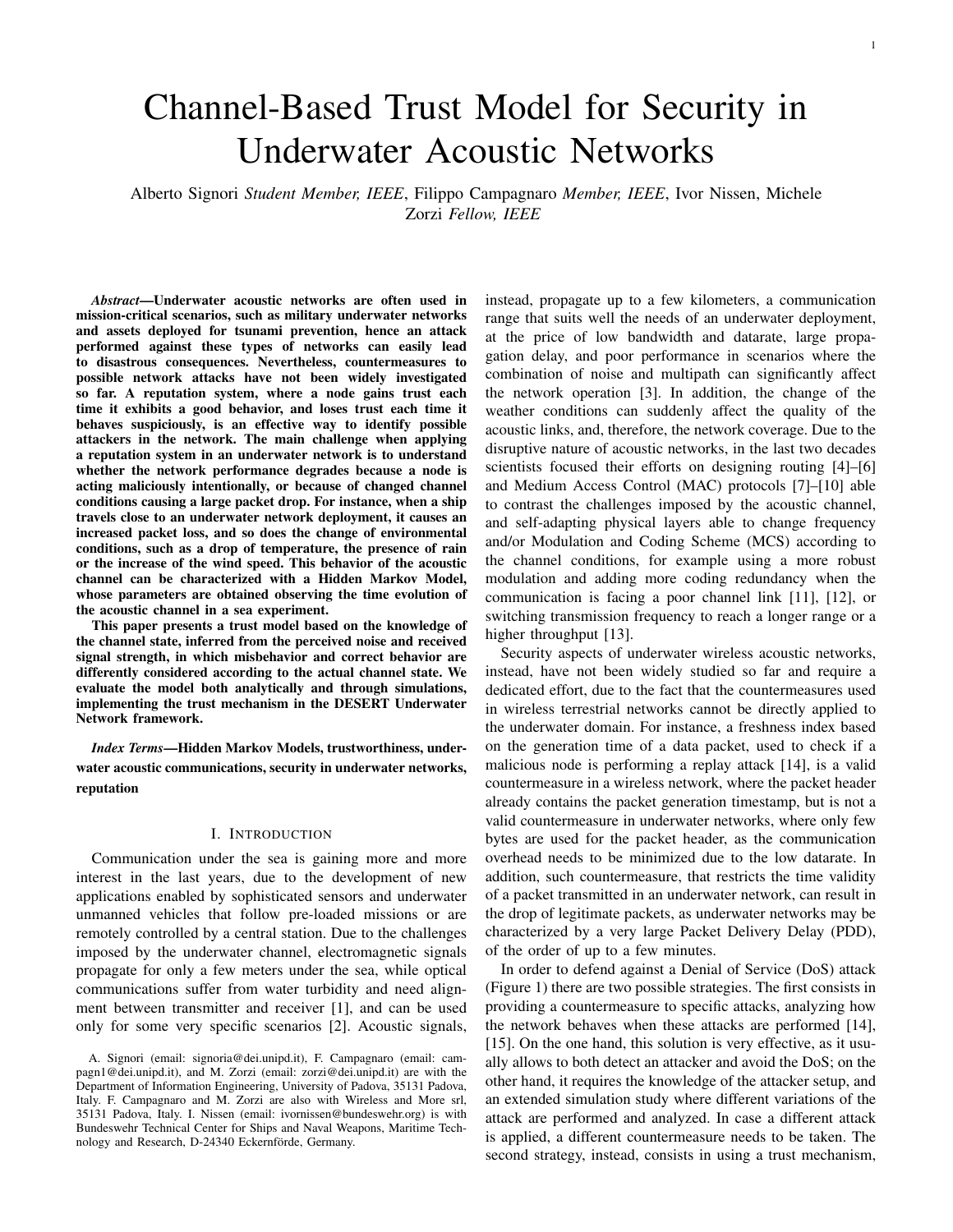

Fig. 5: (a) correct detection and (b) false detection probabilities as a function of the correct behavior probability for GOOD and BAD channel scenario

setting indeed highly penalizes misbehaviors since uncertainty will be only summed to disbelief in Equation  $(7)$ .

The performance improves if the packet reception probability is higher, as is expected for this particular scenario with only GOOD channel conditions. Indeed, for better channel conditions the false detection probability remains lower than 0.1 and even close to 0 for a correct behavior probability less than or equal to 0:85.

Figures 5a and 5b show the correct detection and false detection probabilities in the scenario with both GOOD and BAD channel. The analysis has been performed as a function of the correct behavior probabilities in both GOOD and BAD channel  $[o_q(C)/o_b(C)]$ , and considering different attack strengths  $p_d$ . In this scenario, since the channel quality is lower than in the previous scenario with only GOOD channel, the detection of attackers with a low  $p_d$  becomes more difficult. Indeed, when  $p_d$  0.5 the attacker is always detected after 150 steps, while for  $p_d$  0.3 the correct detection depends on the channel quality. An increasing error probability due to channel losses seems to help in detecting attackers with lower strength. This is also followed by an increment of the false detection probability (Figure 5b), however the increment in the false detection probability in our scenario is limited when  $o_q(C) = 0.6$  and always remains lower than 0.2.

#### *B. Simulation results*

In this Section we present the results obtained through simulation of the scenario described in Section V. We assessed the trustworthiness of the nodes, considering 50 runs for each of the 20 analyzed topologies, similar to that presented in Figure 3. Specifically, we considered the trust computed by each node in the most external set with respect to its neighbor closer to the sink. Figures 6a and 6b show the correct detection (for an attacker) and false detection (for a normal node) probabilities as a function of the number of transmitted packets and for different drop probabilities  $p_d$ , taking into account the results obtained for each run and each topology. Figure 6a shows the same trend observed with the theoretical results. We want to highlight that, depending on the topologies and thus on the actual distance between neighbors, the performance takes into account both nodes with favorable conditions (i.e., with only GOOD channel) and nodes with more unfavorable conditions (i.e., nodes that alternate GOOD and BAD channel states). For a drop probability  $p_d = 0.2$ , the system cannot easily identify an attacker because the drops caused intentionally by the malicious node can be confused with the losses caused by bad channel conditions or collisions with other transmissions. With  $p_d$  0:3 the overall performance improves, going from a correct detection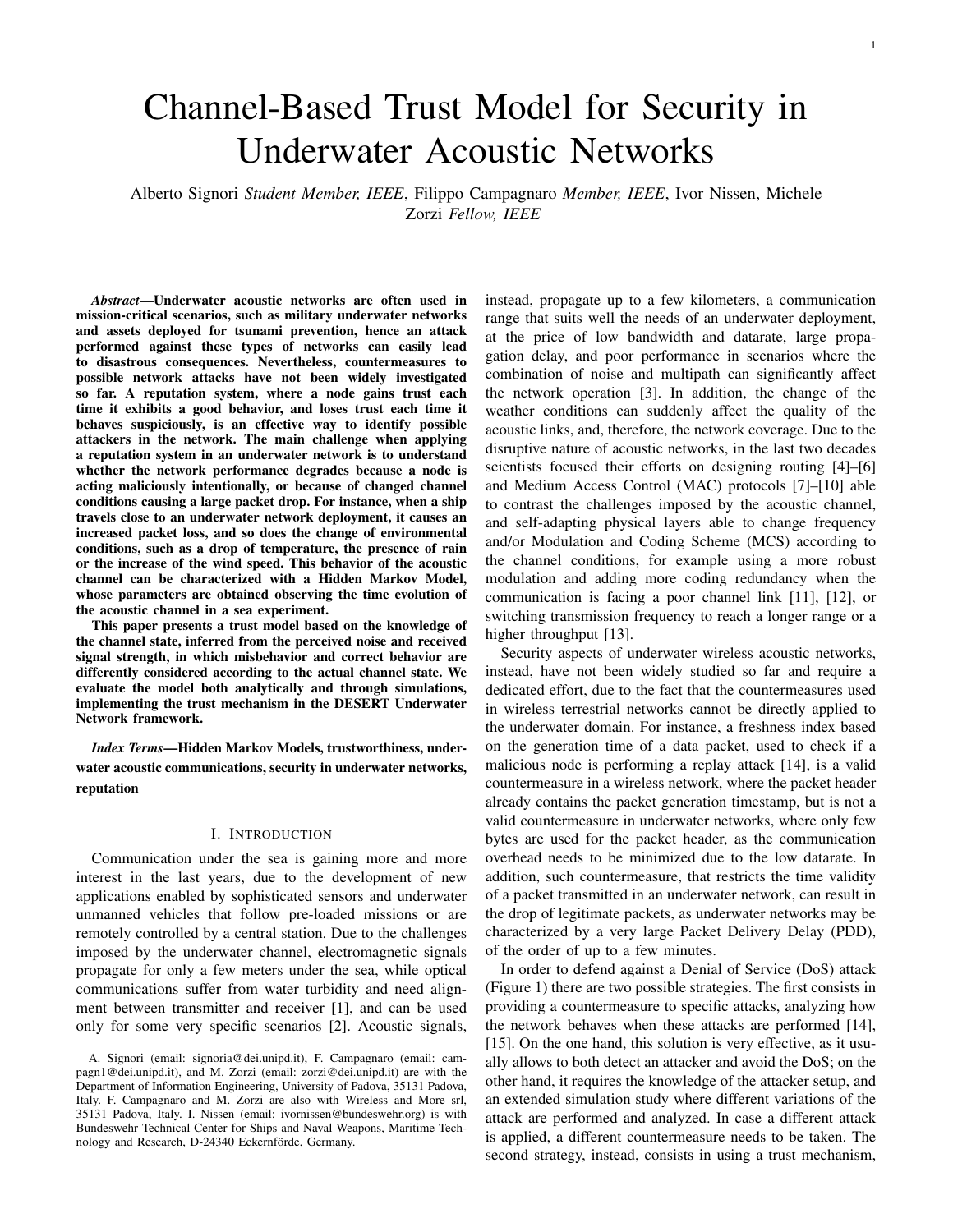

Fig. 6: (a) correct detection and (b) false detection probabilities as a function of the number of transmitted packets and for different attack strength  $p_d$ .

probability of 0.7 with  $p_d = 0.3$  to a detection of almost 100% with  $p_d$  0.5. On the other hand, Figure 6b shows the estimated false detection probability for a normal node as a function of the number of transmitted packets. As expected, the result does not depend on the drop probability  $p_d$  of the attacker. The false detection probability is close to 0.2 at the very beginning of the simulations, when few packets have been exchanged, while it decreases to 0:05 when more information becomes available. In addition, we can observe that the correct detection probability rapidly converges within 60 transmitted packets. With this fast convergence shown in the results, slow environmental condition changes, for example caused by daynight or tidal cycles, will have little effect on the trust model not causing the trustworthiness value to continuously change within short periods.

As mentioned before, this analysis considers all topologies, therefore it takes into account different channel qualities for both attackers and normal nodes. For a better understanding of the behavior of the trust model for different simulated channel qualities, we plot the estimated correct and false detection



Fig. 7: (a) SNR and (b) probability of observing a correct behavior as a function of the distances for low (blue) and high (red) noise level.

probabilities at the end of the simulation as a function of the distance between the node and its neighbors. Figures 7a and 7b are showing the SNR experienced by a node as a function of the distance for low and high noise level and the probability of observing a correct behavior from the neighbor based on the channel, respectively. Since different distances correspond to different channel qualities, this allows us to understand the behavior of the trust model for different channels. Figures 8a and 8b depict the estimated correct and false detection probabilities, respectively. According to the propagation model used in the simulator, a node placed at a distance lower than 3 km is always in GOOD channel, since the SNR is higher than the threshold  $S_{th;g}$ . In this scenario the trend obtained for the correct detection is similar to the trend observed with the analytical results with always GOOD channel condition (Figure 4a), where an attacker with  $p_d$  0.3 is correctly detected with a probability close to 1. Considering  $p_d = 0.2$ , the correct detection probability is very low for closer nodes,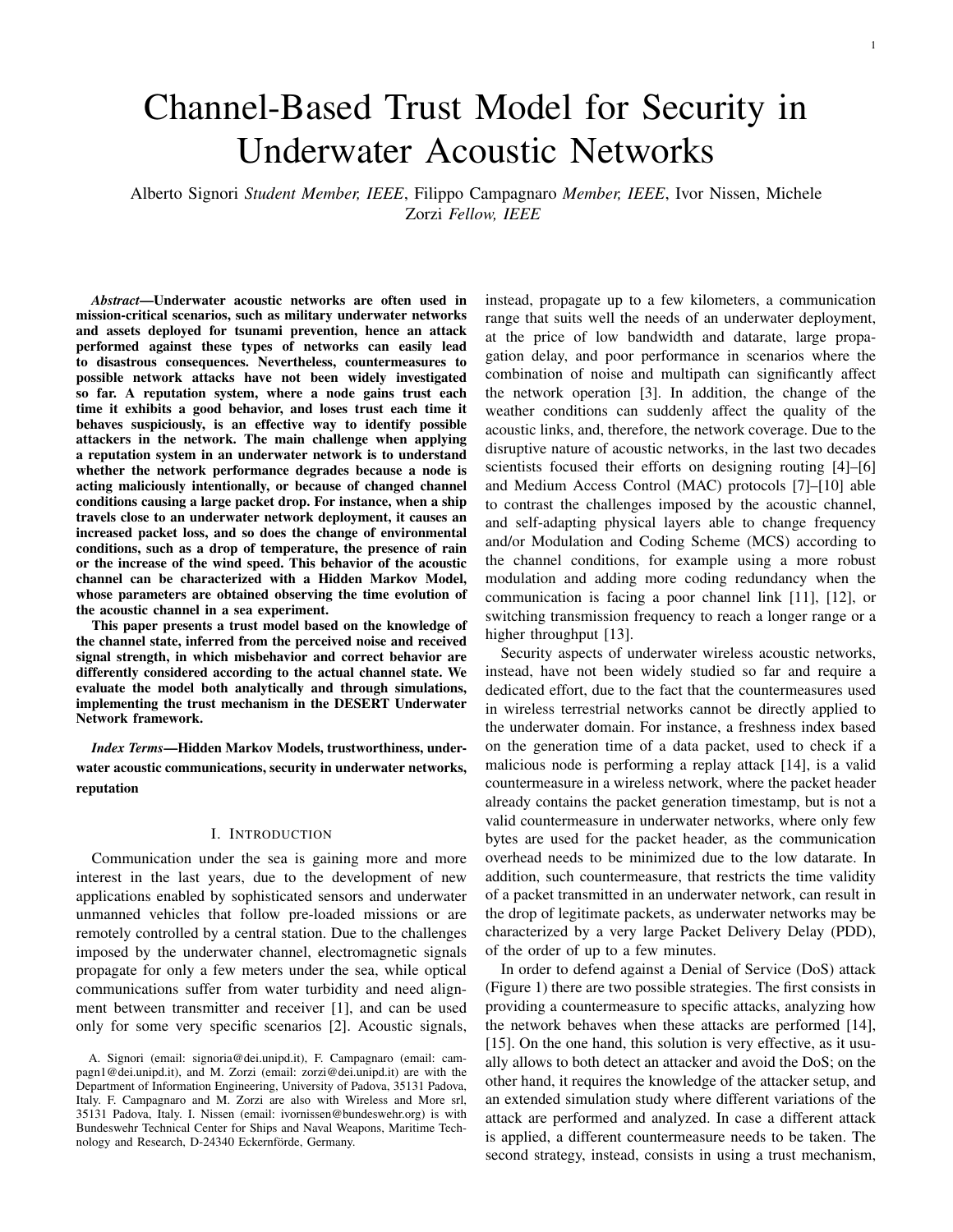

Fig. 8: (a) correct detection and (b) false detection probabilities as a function of the number of transmitted packets and for different attack strength  $p_d$ .

but increases as the distance increases because the packet losses due to channel errors help in the attacker identification. At the same time, for a distance lower than 3 km the false detection probability is close to 0, meaning that the normal nodes are not wrongly marked as attackers. Nodes within a range of 3 to 3:1 km can experience both situations, i.e., either always GOOD channel condition or both GOOD and BAD channel. In this case attackers dropping packets with  $p_d$  0.5 are always correctly detected, while for an attack strength of  $p_d$  = 0.2 and  $p_d$  = 0.3 the correct detection probability is 0.7. In this range of distances the false detection probabilities increase up to 0:2, due to those nodes that are always in GOOD channel conditions but with an increased packet error rate. When the distance is bigger than 3:1 km the nodes always experience both GOOD and BAD channel conditions. Also in this case the trend for correct detection and false detection is similar to what observed in the theoretical analysis. For the considered distances, a lower attack strength is more difficult to detect, therefore the correct detection probability with  $p_d$  0.3 is lower than 0.5, while it remains close to 1 for  $p_d$  0.5. In this situation the estimated false detection probability is close to 0.

### VII. CONCLUSIONS

In this paper we presented a trust model for underwater acoustic networks to detect suspicious behaviors of possible attackers. The main problem in acoustic communication is to understand whether a misbehavior is due to channel loss conditions or to a malicious behavior. The dynamic quality of an acoustic channel can be described through a two-state HMM and we exploited this characteristic to weigh differently misbehaviors in GOOD and BAD channel conditions. We analyzed the trust model both analytically and through simulations. Specifically, we computed the correct detection and false detection probabilities for different attack strengths  $p_d$ , observing that when  $p_d$  0.5 the malicious node is always detected, while for lower values of  $p_d$  in scenarios with both GOOD and BAD channel states the detection is more challenging since the intentional misbehavior is difficult to distinguish from a misbehavior caused by a channel drop. If the channel quality is more favorable, i.e., with only GOOD channel, even a value of  $p_d = 0.3$  can be detected. The simulations of the trust model with the flooding routing protocols confirm the same trend observed with the analytical results.

As future work, we will extend the trust model by letting nodes exchange information about their trust level of a node, thus combining local information with the received information and obtain a more accurate result. In addition, we will design and evaluate countermeasures to exclude the attacker from the network which will exploit the trust model as a base for the detection of malicious nodes, and evaluate the trust model in a scenario composed of both fixed and mobile nodes.

#### ACKNOWLEDGMENT

This work has been partially supported and funded by the Bundeswehr Technical Center for Ships and Naval Weapons, Maritime Technology and Research, (contract 728053 - E/E71S/K1291CF081), and by the European Union - FSE REACT EU, PON Research and Innovation 2014-2020 (DM 1062/2021).

#### **REFERENCES**

- [1] F. Campagnaro, R. Francescon, P. Casari, R. Diamant, and M. Zorzi, "Multimodal underwater networks: Recent advances and a look ahead," in *Proc. ACM WUWNet*, Halifax, Canada, Nov. 2017.
- [2] F. Campagnaro, A. Signori, and M. Zorzi, "Wireless remote control for underwater vehicles," *MDPI Journal of Marine Science Engineering*, vol. 8, no. 4, p. 55, Oct. 2019.
- [3] M. Stojanovic, "On the relationship between capacity and distance in an underwater acoustic communication channel," *ACM Mobile Comput. and Commun. Review*, vol. 11, no. 4, pp. 34–43, Oct. 2007.
- [4] G. Toso, R. Masiero, P. Casari, O. Kebkal, M. Komar, and M. Zorzi, "Field experiments for dynamic source routing: S2C evologics modems run the SUN protocol using the DESERT Underwater libraries," in *Proc. MTS/IEEE OCEANS*, Hampton Roads, VA, Oct. 2012.
- [5] M. Goetz and I. Nissen, "GUWMANET multicast routing in underwater acoustic networks," in *Military Communications and Information Systems Conference (MCC)*, 2012.
- [6] R. Diamant, P. Casari, F. Campagnaro, O. Kebkal, V. Kebkal, and M. Zorzi, "Fair and throughput-optimal routing in multimodal underwater networks," *IEEE Trans. Wireless Commun.*, vol. 17, no. 3, pp. 1738–1754, Mar. 2018.